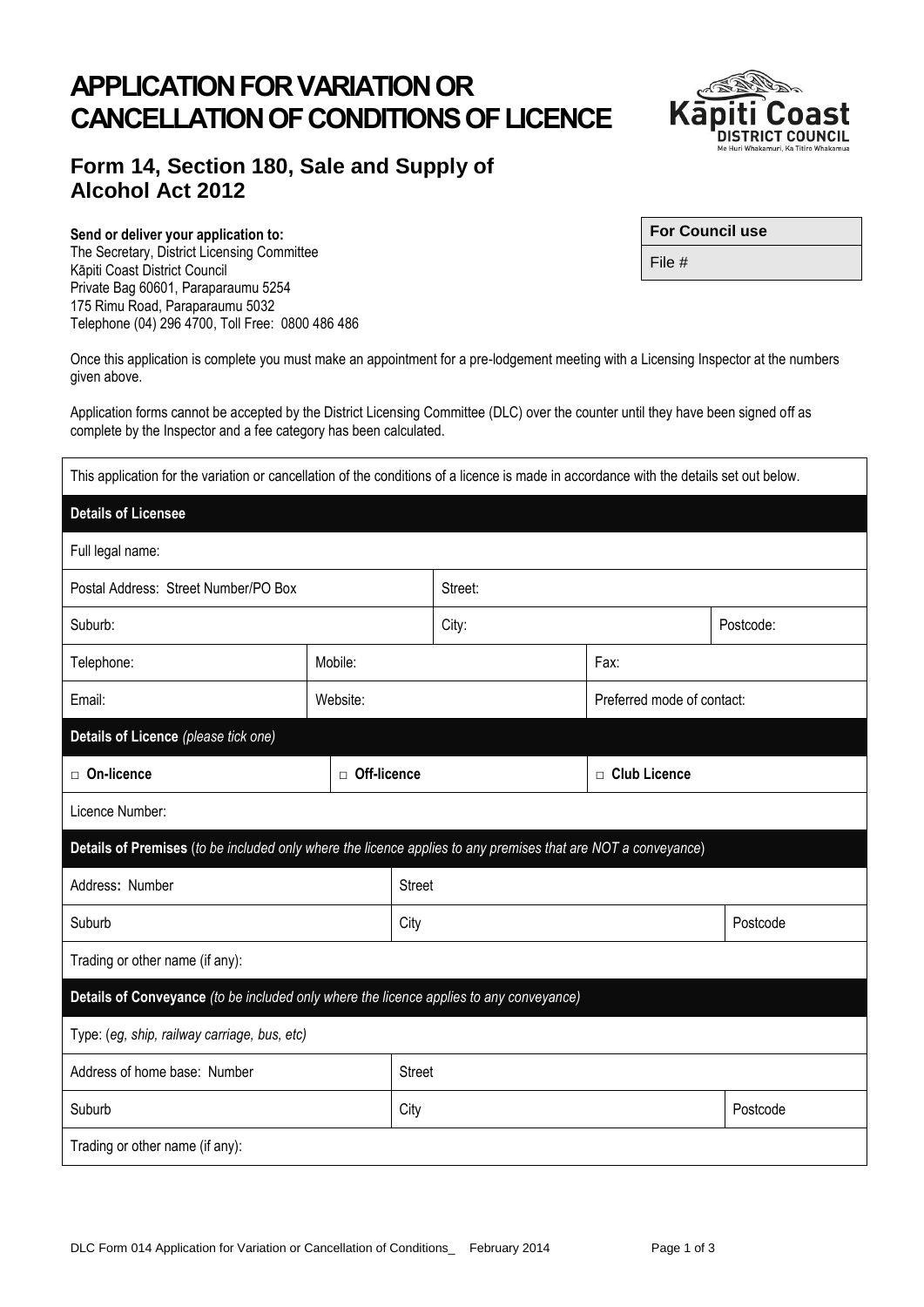| Conditions (to be filled in for each condition to which this application relates)                                    |                                                                                                                                                                                                                                                                                                                                                                                                                                                                                                                                                                                                           | <b>Doc</b><br>attached?<br>Number. |
|----------------------------------------------------------------------------------------------------------------------|-----------------------------------------------------------------------------------------------------------------------------------------------------------------------------------------------------------------------------------------------------------------------------------------------------------------------------------------------------------------------------------------------------------------------------------------------------------------------------------------------------------------------------------------------------------------------------------------------------------|------------------------------------|
| State terms of condition at present:                                                                                 |                                                                                                                                                                                                                                                                                                                                                                                                                                                                                                                                                                                                           | Yes / No<br>$#$                    |
| Action sought (tick appropriate box):<br>Variation<br>$\Box$                                                         | $\Box$ Cancellation                                                                                                                                                                                                                                                                                                                                                                                                                                                                                                                                                                                       |                                    |
| If variation, in what respect does the applicant seek to vary the condition (i.e. state the conditions you propose)? |                                                                                                                                                                                                                                                                                                                                                                                                                                                                                                                                                                                                           | Yes / No<br>$#$                    |
| Full reasons for variation or cancellation:                                                                          |                                                                                                                                                                                                                                                                                                                                                                                                                                                                                                                                                                                                           | Yes / No<br>#                      |
| Signature of Applicant (this must be signed by the applicant, not their agent)                                       |                                                                                                                                                                                                                                                                                                                                                                                                                                                                                                                                                                                                           |                                    |
| Medical Officer of Health and/or the Licensing Inspector for the purpose of assessing my suitability.                | I authorise New Zealand Police to disclose any personal information it considers relevant to my application to the                                                                                                                                                                                                                                                                                                                                                                                                                                                                                        |                                    |
| Name:                                                                                                                |                                                                                                                                                                                                                                                                                                                                                                                                                                                                                                                                                                                                           |                                    |
| Date:                                                                                                                | Signature:                                                                                                                                                                                                                                                                                                                                                                                                                                                                                                                                                                                                |                                    |
| Dated at location:                                                                                                   |                                                                                                                                                                                                                                                                                                                                                                                                                                                                                                                                                                                                           |                                    |
| <b>Privacy Statement</b>                                                                                             |                                                                                                                                                                                                                                                                                                                                                                                                                                                                                                                                                                                                           |                                    |
| used in the Committee's decision for your application. Decisions will be made publically available.                  | Information contained in your application and any supporting information will be held by Kapiti Coast District Council<br>to enable your application to be processed under the Sale and Supply of Alcohol Act 2012. This information will be<br>made available to the public on request. The information will be provided to the Kapiti Coast District Licensing<br>Committee, the NZ Police, the Medical Officer of Health and Council's Licensing Inspectors. This information may<br>form part of a public hearing of your application before the Kapiti Coast District Licensing Committee and may be |                                    |
|                                                                                                                      | Council is required to keep a statutory register of all applications and the District Licensing Committee's decisions on<br>them. Council is required to report statistics about applications to the Alcohol Regulatory and Licensing Authority.<br>Any member of the public may request access to this information under the Local Government Official Information<br>and Meetings Act 1987. This information may also be used under the Privacy Act 1993. You have the right to see and                                                                                                                 |                                    |

**correct personal information that Council holds about you.**